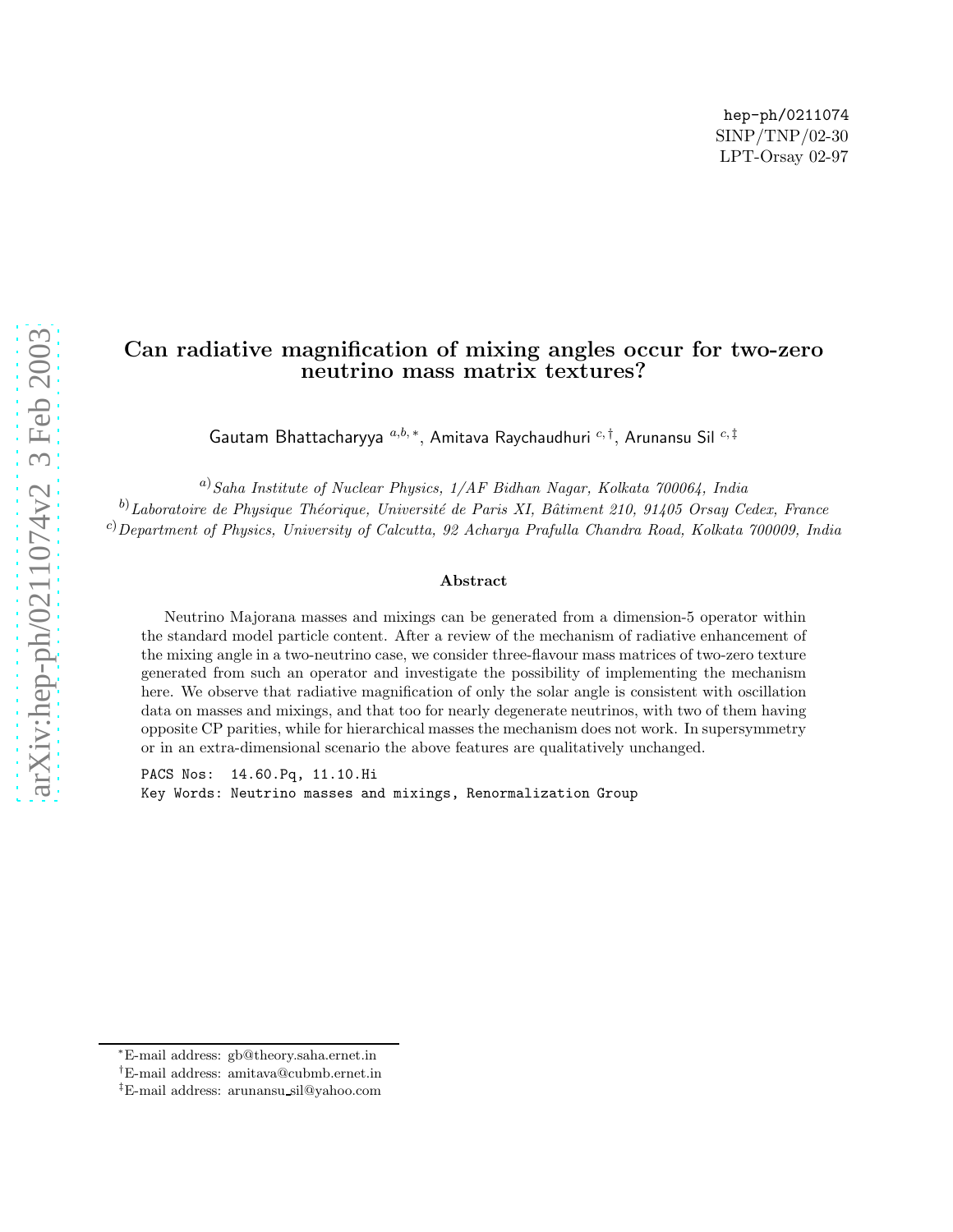# I Introduction

The mixing angles of quarks are experimentally known to be small. It is a natural expectation, mainly boosted by the idea of quark-lepton unification, that lepton mixings will be small too. But, quite contrary to this, recent neutrino experiments indicate [\[1\]](#page-14-0) that two of the three mixing angles, namely the solar and the atmospheric ones, are large [\[2,](#page-14-1) [3\]](#page-14-2), while the third mixing angle (CHOOZ) is small [\[4\]](#page-14-3). So, it is of interest to look for mechanisms which can naturally explain the large mixing angles in the neutrino sector without conflicting with the spirit of grand unification. Renormalization Group  $(RG)$ evolution of neutrino masses and mixing angles offers one such mechanism  $([5]-[12])$  $([5]-[12])$  $([5]-[12])$  $([5]-[12])$  $([5]-[12])$ .

To implement this mechanism, the first step is to make an assumption about the elements of the neutrino mass matrix at some scale. In general, an arbitrary three flavour neutrino mass matrix involves nine model-independent complex parameters. As emphasized in [\[13\]](#page-14-6), from the results of the ongoing and foreseen experiments it is not possible to fully determine this mass matrix. So, as the authors of [\[13\]](#page-14-6) argued, scenarios with structural simplicity need to be conjectured in which some elements of the mass matrix in the flavour basis are identically zero. The number of such zeros depends on the symmetry of these so called 'texture zero' mass matrices. They observed that a mass matrix with more than two zeros is incompatible with data, and seven out of the fifteen possible two-zero texture mass matrices are consistent with experiments. The authors of [\[14\]](#page-14-7) have carried this investigation one step further by showing that only three of the above seven mass matrices – the ones which predict hierarchical neutrino masses (normal or inverted) – survive if one takes the atmospheric mixing angle to be exactly maximal  $(\pi/4)$ , while those structures which yield quasi-degenerate masses are excluded. Calculation of Majorana-type CP violating phases associated with two-zero textures has been presented in [\[15\]](#page-14-8). It should also be mentioned that texture zero up and down quark mass matrices have been successfully used in the past to relate the ratios of quark masses to their mixing angles [\[16\]](#page-14-9).

In view of this recent interest in texture two-zero structures, and more so for their predictive properties, in this paper we investigate whether radiative magnification of neutrino mixing angles can occur in such schemes. We will consider both quasi-degenerate and hierarchical mass matrices at a high scale and examine whether a significant running of one or more angles is consistent with data on masses and mixings. This way we complement the analyses in [\[13\]](#page-14-6) and [\[14\]](#page-14-7) to seek whether such textures can be embedded in a unification framework.

Let us briefly summarize what is already known. It has been demonstrated in [\[5,](#page-14-4) [6\]](#page-14-10) that starting from a tiny mixing angle between two active neutrinos at some high energy scale, one can achieve large mixing at low energy through RG evolution. The analyses in [\[7,](#page-14-11) [8\]](#page-14-12) are of very general nature and they contain explicit expressions for RG evolution of masses and mixing angles. A detailed discussion of how to promote the analysis from two to three generations with a special reference to the existence of fixed points of mixing angles at low energy is contained there. The existence of these fixed points has been shown by the authors of [\[9\]](#page-14-13) to lead to a stable atmospheric mixing angle close to the maximum value. In [\[10\]](#page-14-14), it has been shown that starting from small mixing angles at a high scale, radiative correction can generate large atmospheric mixing at low scale while keeping the other two angles small, thus leading to a small angle MSW solution. The authors of [\[11\]](#page-14-15) have shown that, in a see-saw model, starting from a bimaximal mixing at the GUT scale, the solar angle is driven by RG evolution to a smaller value at a low scale while the other two angles do not move appreciably. In [\[12\]](#page-14-5), it has been shown that starting from a very small solar mixing at the GUT scale, the LMA solution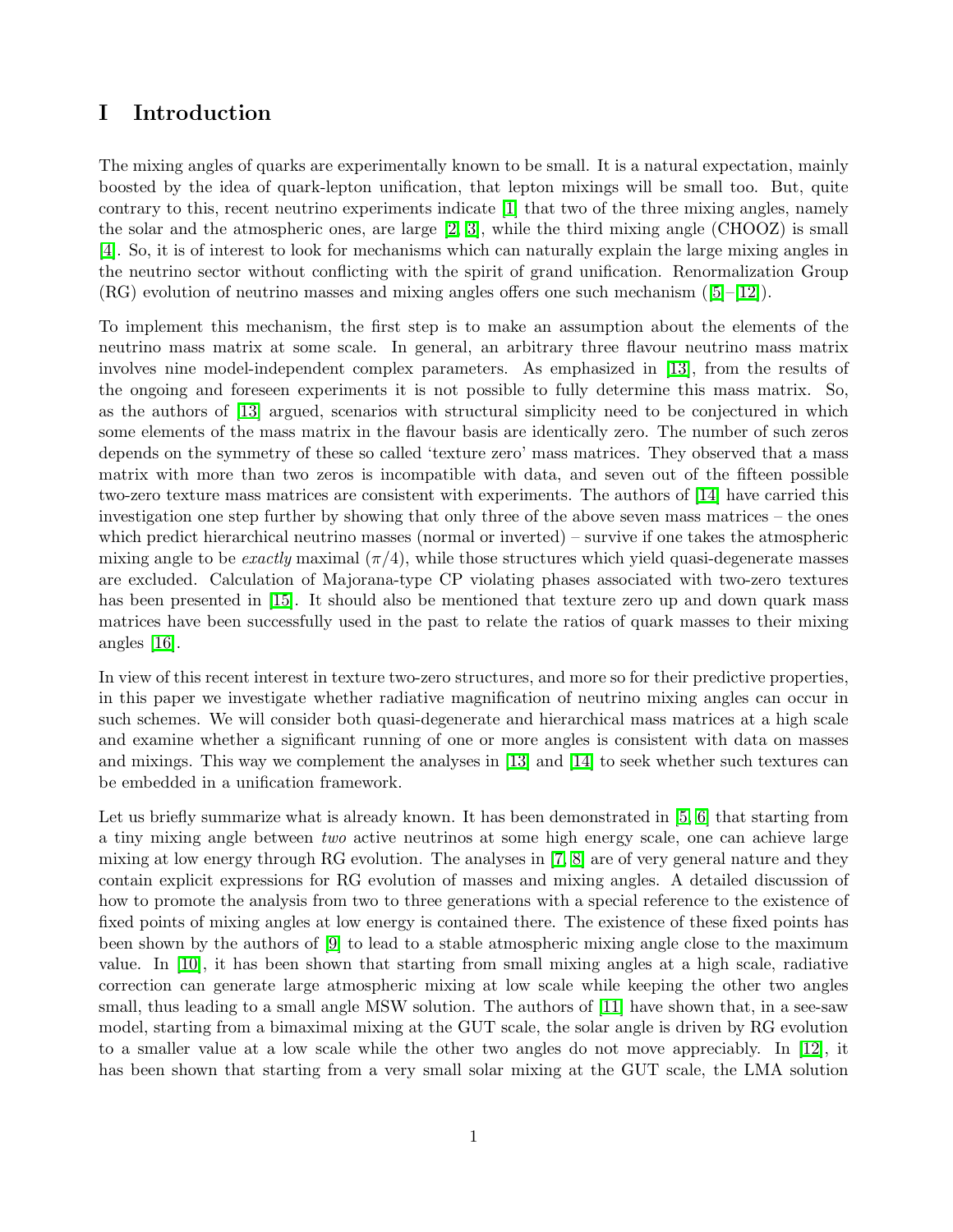can be reached by RG running. It should be noted that many of the above analyses discuss SM and supersymmetry together in the same breath as, except for some numerical alteration, the general parametrization remains the same for both scenarios.

The purpose of our analysis is two-fold. First, much new data have accumulated, particularly from SNO. Bimaximal mixing is now disfavoured, as is the SMA solution for solar neutrinos. Though the best-fit atmospheric mixing has remained at the maximum value over the years, solar mixing is now expected to be large but not maximal. Thus the conditions that have to be met through radiative enhancement have changed. Second, we choose a restricted framework, namely, the two-zero mass matrix textures. With the aim of implementing the radiative enhancement mechanism starting from small mixing at a high scale, we perform a case-by-case consistency check with experimental data for a variety of two-zero conjectures. We find that only those textures which result in a quasi-degenerate neutrino mass spectrum support a large RG enhancement of the solar mixing angle. We also briefly remark about scenarios beyond the SM, namely, supersymmetry and extra dimensions.

To generate neutrino masses and mixings, we set  $M_X$  as the scale at which lepton number is broken. The Majorana masses of the left-handed neutrinos result from the following dimension-5 operator which involves only the SM fields:

<span id="page-2-0"></span>
$$
L^{SM} = \frac{\kappa_{ij}}{M_X} \bar{\ell}^c_i \ell_j HH + \text{h.c.}
$$
 (1)

where  $\ell$  and H are the left-handed lepton and Higgs doublets of the SM, respectively. Here  $i, j$  are flavour indices.  $SU(2)$  indices have been suppressed in [\(1\)](#page-2-0). It results in a neutrino mass matrix  $M_{ij} \sim \kappa_{ij}(v^2/M_X)$ , where v is the vacuum expectation value of the SM Higgs boson.

In section II, we write down the RG equation of  $\kappa_{ij}$  and review the two flavour formalism. In section III, we consider the radiative corrections to three flavour two-zero mass matrix textures classified in three different subsections based on the hierarchy of mass patterns. We identify those where the radiative enhancement mechanism can be implemented. In section IV, we carry the discussion to supersymmetric and extra-dimensional scenarios. In section V, we draw our conclusions.

### II Two flavour case

Let us consider the following mixing matrix

$$
U = \left[ \begin{array}{cc} \cos \theta & \sin \theta \\ -\sin \theta & \cos \theta \end{array} \right],
$$

such that  $M = U M_d U^T$ , where  $M_d = \text{diag}(m_1, m_2)$ . The neutrino mixing angle is then given by

$$
\tan 2\theta = \frac{2\kappa_{12}}{\kappa_{22} - \kappa_{11}} = -\frac{2(\kappa_{12}/\kappa_{22})}{d\kappa},\tag{2}
$$

where we have defined

$$
d\kappa \equiv \frac{\kappa_{11} - \kappa_{22}}{\kappa_{22}}.
$$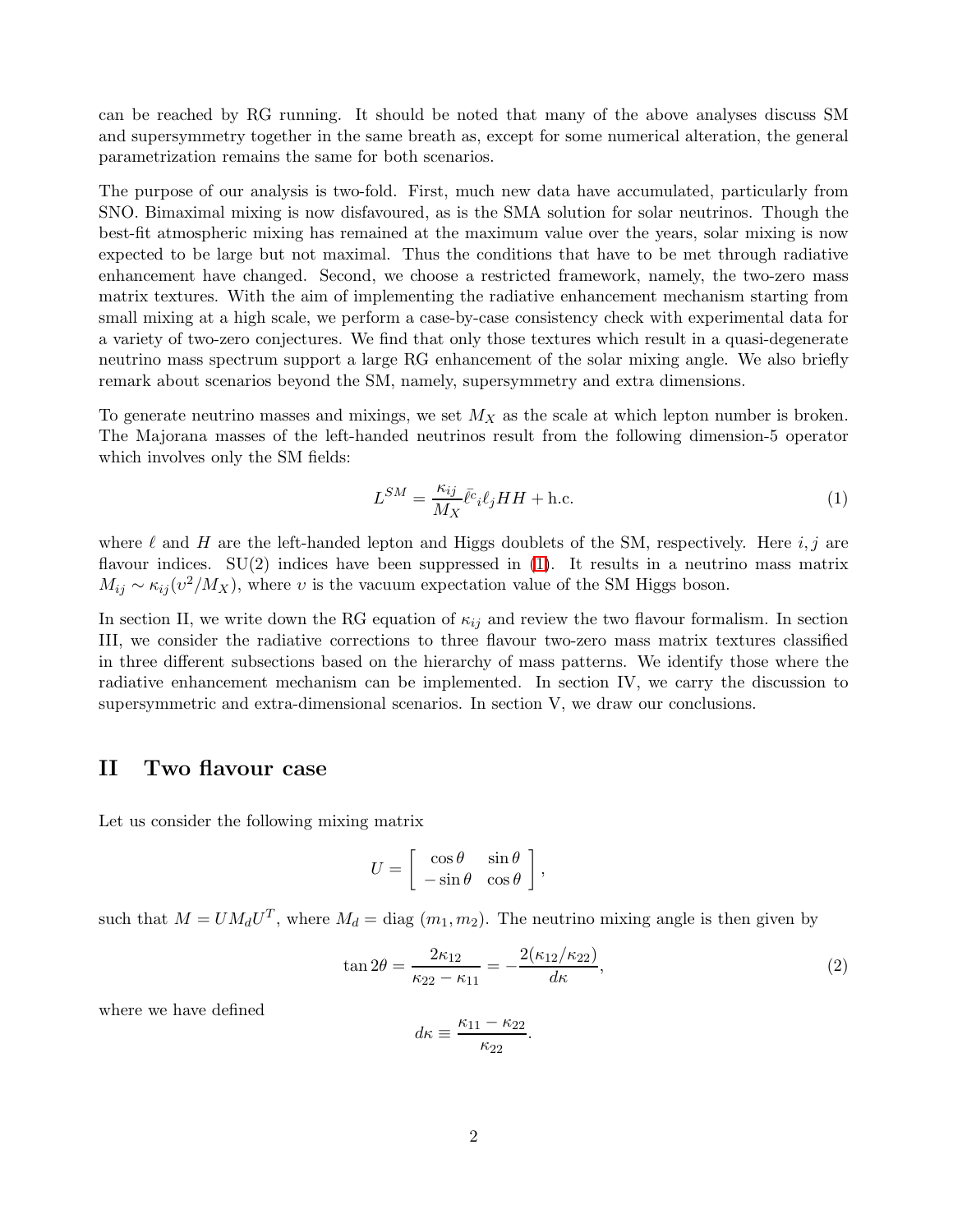<span id="page-3-0"></span>The evolution of the  $\kappa$  matrix is governed by the equation [\[5,](#page-14-4) [6\]](#page-14-10)<sup>1</sup>

$$
16\pi^2 \frac{d\kappa}{d\ln\mu} = \{-3g_2^2 + 2\lambda + 2S\}\kappa - \frac{3}{2}\{\kappa (Y_l^{\dagger} Y_l) + (Y_l^{\dagger} Y_l)^T \kappa\},\tag{3}
$$

where  $\mu$  is the energy scale,  $g_2$  is the SU(2) coupling constant,  $Y_l$  is the Yukawa coupling matrix of charged leptons<sup>2</sup>, and

$$
S = \text{Tr} \left[ 3Y_u^\dagger Y_u + 3Y_d^\dagger Y_d + Y_l^\dagger Y_l \right].
$$

Above,  $Y_{u,d}$  are the Yukawa coupling matrices of the up- and down-type quarks, respectively. The RG equations for the SM couplings are well known [\[18\]](#page-15-0) and are not presented. Here, the gauge and Yukawa couplings at the electroweak scale are chosen as input parameters. It is necessary to exercise some caution in the choice of the Higgs mass to fix the quartic scalar coupling  $\lambda$ . Although the mixing angle evolution is quite insensitive to this choice, unless  $m_H \gtrsim 150$  GeV, the RG evolution drives  $\lambda$ to negative values making the scalar potential unbounded from below.

The first term in braces on the r.h.s. of [\(3\)](#page-3-0), which we denote by  $D \equiv -3g_2^2 + 2\lambda + 2S$ , treats all elements of the  $\kappa$  matrix identically – a universal contribution – while the term in the second braces involving the leptonic Yukawa matrices distinguishes between different elements. Further, the equation is linear in  $\kappa$  so that the net effect of the RG evolution is a multiplicative change for each element. More specifically,

$$
16\pi^2 \frac{d\kappa_{11}}{d\ln \mu} = D\kappa_{11} - \frac{3}{2} (2Y_1^2)\kappa_{11},
$$
  
\n
$$
16\pi^2 \frac{d\kappa_{12}}{d\ln \mu} = D\kappa_{12} - \frac{3}{2} (Y_1^2 + Y_2^2)\kappa_{12},
$$
  
\n
$$
16\pi^2 \frac{d\kappa_{22}}{d\ln \mu} = D\kappa_{22} - \frac{3}{2} (2Y_2^2)\kappa_{22}.
$$
  
\n(4)

<span id="page-3-1"></span>For our subsequent discussions, we take  $Y_2 = Y_\tau$  and  $Y_1 = Y_e$  or  $Y_\mu$ . Now, to a good approximation, the effects of RG running can be summarized by introducing two parameters  $r$  and  $a$  as:

$$
\kappa_{11}(M_X) \rightarrow \kappa_{11}(M_Z) = a\kappa_{11}(M_X), \n\kappa_{12}(M_X) \rightarrow \kappa_{12}(M_Z) = a(1+r/2)\kappa_{12}(M_X), \n\kappa_{22}(M_X) \rightarrow \kappa_{22}(M_Z) = a(1+r)\kappa_{22}(M_X),
$$
\n(5)

where  $M_X$  is some high scale and  $M_Z$  characterizes the electroweak scale. The universal contribution,  $a \sim 0.7$  for  $M_X = 10^{18} - 10^{19}$  GeV, and is dominant. The other piece, namely,  $r \simeq (3Y_\tau^2/16\pi^2) \ln(M_X/M_Z) \sim Y_\tau^2 \sim 10^{-4}$  is crucial in determining the running of the mixing angle. By considering a simultaneous one loop running of all the necessary couplings, we have numerically checked that the parametrization of [\(5\)](#page-3-1), which we use only for illustrative purposes, works extremely well to order  $r^2 \sim 10^{-8}$ . We should note that the value of r is really controlled by the  $\tau$ -lepton Yukawa coupling, and its order-of-magnitude does not vary appreciably if  $M_X$  is altered even by a few orders.

The following points, based on which our subsequent arguments will proceed, are worth noticing: a) It follows from [\(5\)](#page-3-1) that the quantity  $d\kappa \tan 2\theta = -2\kappa_{12}/\kappa_{22}$  is renormalization scale invariant to a

<sup>&</sup>lt;sup>1</sup>It was pointed out in [\[17\]](#page-15-1) that the coefficient of the second term on the r.h.s. of Eq. [\(3\)](#page-3-0) is  $-\frac{3}{2}$  in place of  $-\frac{1}{2}$ , commonly used in the earlier literature.

<sup>&</sup>lt;sup>2</sup>We work in a basis in which  $Y_l$  is diagonal.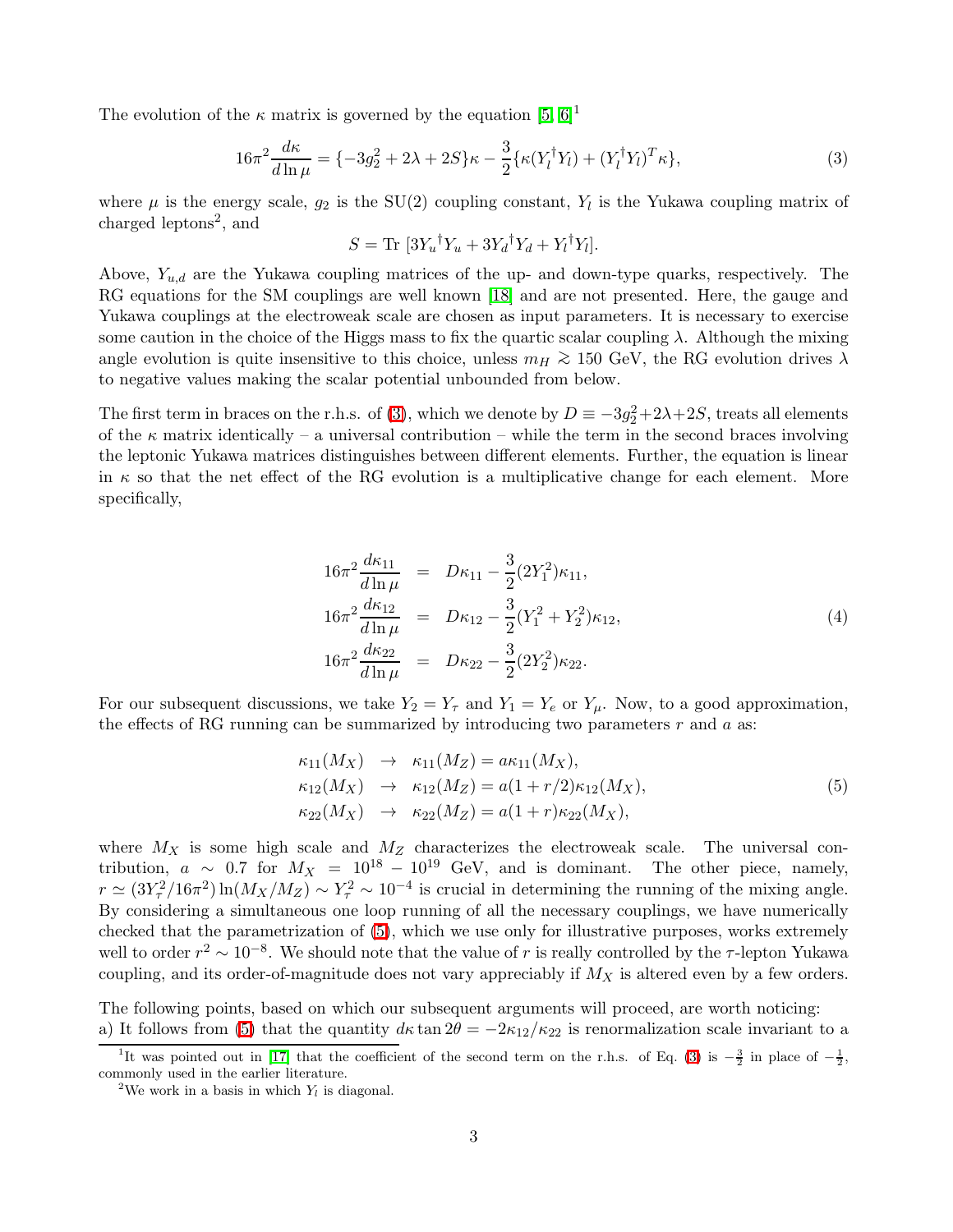good approximation. b) It also follows from [\(5\)](#page-3-1) that

$$
d\kappa(M_Z) \simeq d\kappa(M_X) - r.
$$

<span id="page-4-0"></span>c) Combining a) and b) we obtain

$$
\tan 2\theta(M_Z) = \tan 2\theta(M_X)/\Delta, \text{ where } \Delta \equiv 1 - r/d\kappa(M_X). \tag{6}
$$

Now let us pay attention to the case when a small mixing angle at  $M_X$  becomes large near  $M_Z$  by a resonant enhancement. Since both the solar and atmospheric neutrino data suggest large neutrino mixing, it is of more interest to consider this class of running than other possibilities. Eq. [\(6\)](#page-4-0) indicates that a resonant enhancement will be possible if  $d\kappa(M_X)$  is chosen to be as close to r as possible. The quantity  $\Delta$  is a fine-tuning parameter which determines this closeness. Smaller the value of  $\Delta$ , more fine-tuned is the initial texture; but paying this price we attain an enhancement of the mixing by a factor  $1/\Delta$ , which is the ratio of the two tangents as shown in the first equality of [\(6\)](#page-4-0). It also turns out that

$$
d\kappa(M_Z) = \Delta.d\kappa(M_X) \simeq \Delta.r \sim 10^{-4}.\Delta,
$$
\n(7)

<span id="page-4-1"></span>to ensure a significant running ending up in large mixing near the electroweak scale.

Let us now estimate the impact of [\(7\)](#page-4-1) on the neutrino masses and mass splittings. For the sake of illustration, assuming  $m_1 \sim m_2 \gg |m_1 - m_2|$ , we can express

<span id="page-4-2"></span>
$$
d\kappa(M_Z) \simeq 0.5 \frac{\Delta m^2}{m^2} \cos 2\theta(M_Z),\tag{8}
$$

where  $m = 0.5(m_1 + m_2)$  is an average mass, and  $\Delta m^2 \equiv |m_1^2 - m_2^2|$ , both defined at the low scale. Combining Eqs. [\(7\)](#page-4-1) and [\(8\)](#page-4-2), we can write,

$$
\Delta m^2 (\text{eV}^2) \lesssim 10^{-3} \left[ \frac{\Delta}{\cos 2\theta (M_Z)} \right] \left[ \frac{m}{2.2 \text{ eV}} \right]^2, \tag{9}
$$

<span id="page-4-3"></span>where the inequality arises from the upper limit on the absolute neutrino masses (see discussions later).

The relation [\(9\)](#page-4-3) is fairly general. It only assumes that  $\nu_{\tau}$  has to participate in the oscillation, and that there is a significant running of the mixing angle. Quantitatively, the latter signifies that one can substitute  $d\kappa(M_X)$  by r in [\(7\)](#page-4-1). Now we have to make a judgement of what is the maximum value of m that we are allowed to take and how much fine-tuning, parametrized by the quantity  $\Delta$ , we can tolerate.

The mass matrix that we have generated is of Majorana nature. The neutrinoless double beta decay constraint [\[19\]](#page-15-2) applies on the (ee)-element of the mass matrix, and considering large mixing at low scale, this means  $0.05 < m < 0.84$  eV at  $95\%$  C.L. But this result needs further confirmation. Hence, a more conservative constraint is to use  $m < 2.2$  eV from the Tritium beta decay experiment [\[20\]](#page-15-3).

The size of  $\Delta$  is indeed a tricky issue. It follows from [\(6\)](#page-4-0) that  $\Delta/\cos 2\theta(M_Z) \simeq \tan 2\theta(M_X)$  as  $\theta(M_Z)$ gets closer to  $\pi/4$ . To get an intuitive feeling of the size of this fine-tuning, let us consider a toy scenario in which a small angle  $\alpha \equiv \theta(M_X)$  becomes  $(\pi/4 - \alpha) = \theta(M_Z)$  by a resonant enhancement. Then tan  $2\theta(M_X) = \cot 2\theta(M_Z) \simeq \cos 2\theta(M_Z) \leq 0.22$  (post-SNO fit) [\[21\]](#page-15-4). In this example,  $\Delta \sim$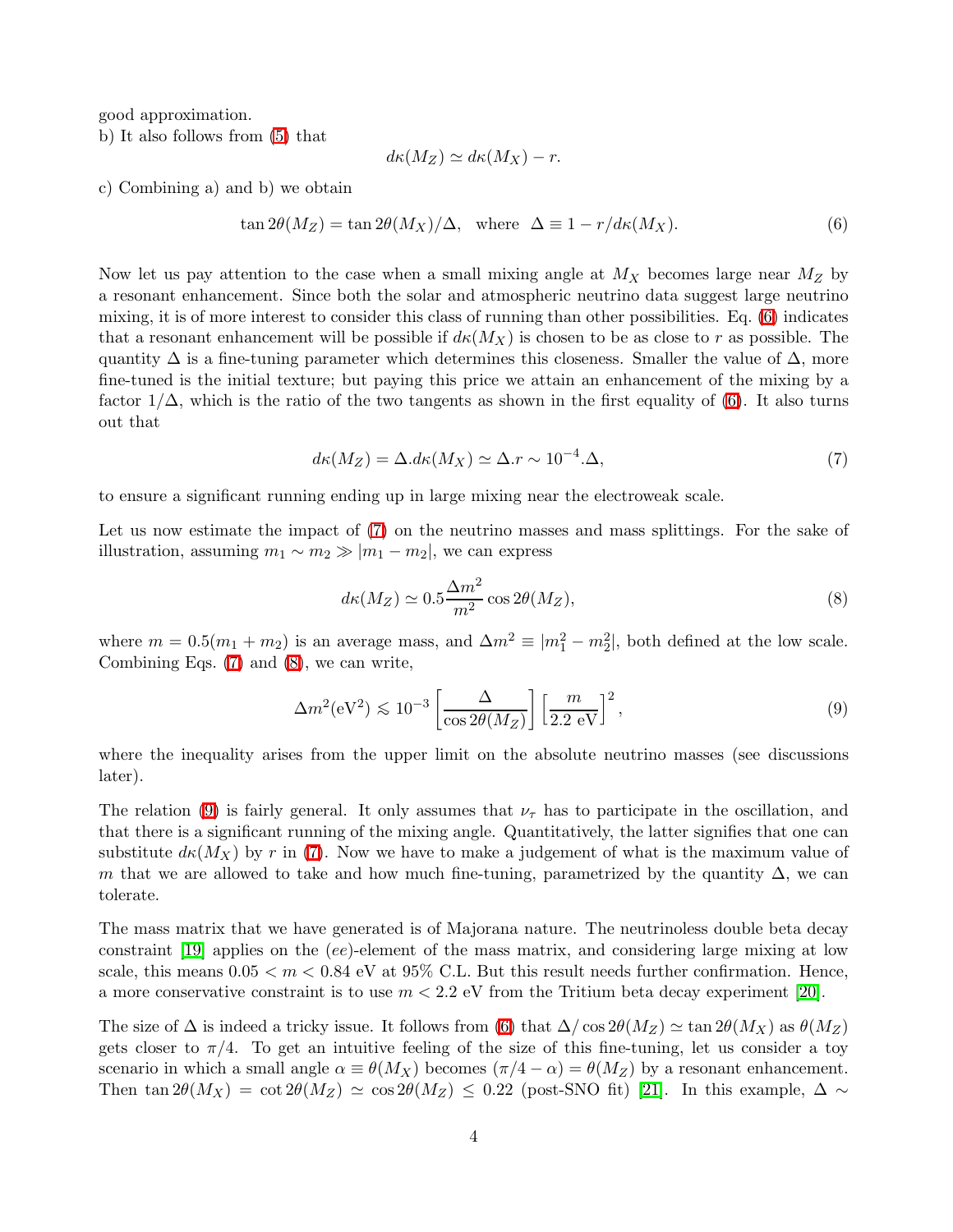$\cos^2 2\theta(M_Z) \leq 0.04$ . All in all, it is perhaps not unfair to take tan  $2\theta(M_X) \sim 0.1 - 0.5$ , which corresponds to  $\theta(M_X) \sim (3^{\circ} - 13^{\circ})$  to cover a rather wide range of what we can call a 'small' initial mixing. Plugging this input in [\(9\)](#page-4-3), we observe that  $\Delta m^2 \leq 5 \times 10^{-4} \text{ eV}^2$  is a very safe prediction (assuming  $m \leq 2.2$  eV).

Now, if we attempt to explain the solar neutrino problem with the above formalism, it is possible to arrange for both the LMA ( $\Delta m^2 \sim 10^{-5}$  eV<sup>2</sup>) and LOW ( $\Delta m^2 \sim 10^{-7}$  eV<sup>2</sup>) solutions. However, if the neutrinoless double beta decay observation is confirmed, the situation will become rather tight. For atmospheric neutrinos, the preferred value of  $\Delta m^2$  is  $\sim 3 \times 10^{-3}$  eV<sup>2</sup>. It is obvious from [\(9\)](#page-4-3) that this cannot be explained if we have to respect the Tritium beta decay limit on the absolute neutrino mass.

We conclude this section by noting that instead of involving  $\nu_{\tau}$  if we consider  $\nu_{\mu} - \nu_{e}$  oscillation, then, for resonance,  $d\kappa$  would have to be  $\sim Y_\mu^2$  for which the corresponding  $\Delta m^2$  is too small to fit the experimental data.

## III Three flavour case with two-zero mass matrix textures

Now we turn to the question whether it is possible to accommodate both the solar and atmospheric neutrino solutions in a picture of radiative enhancement of mixing within a three flavour scenario, keeping in mind the constraint from the CHOOZ experiment. We consider a solution acceptable if both the mass splittings as well as the approximately bimaximal nature of the mixing matrix are reproduced at low energy, with the radiative effects playing a significant role. The analysis in the case of the most general  $(3\times3)$  structure is not very tractable. Some discussions are available in the literature  $([7]-[11])$  $([7]-[11])$  $([7]-[11])$  $([7]-[11])$  $([7]-[11])$ . We restrict ourselves to the two-zero texture mass matrices which have recently attracted attention. These matrices are defined in terms of six real parameters and are written in a basis in which the charged lepton mass matrix is diagonal. We show that for these textures the conclusions can be drawn in a rather simple and instructive fashion without taking recourse to numerical calculations.

Two-zero  $(3 \times 3)$  mass matrix textures of three different types  $(A, B, \text{ and } C)$  have been shown to be compatible with the present experimental data [\[13\]](#page-14-6). These textures correspond to hierarchical, quasi-degenerate, and inverted hierarchical neutrino masses, respectively [\[14\]](#page-14-7). Since zeros of  $\kappa_{ij}$  are unaffected by RG evolution, the pattern of these neutrino mass matrices – i.e., the zeros in the texture – is unaltered at the high scale. The question we investigate here is whether RG evolution can significantly affect the mixing angles for these mass matrix textures. We consider the three cases in turn.

### III.1 Quasi-degenerate masses

If at a high energy the neutrino mass matrix is of the form

<span id="page-5-0"></span>
$$
M_{\nu}^{h} = \begin{bmatrix} x_1 & x_2 & 0 \\ x_2 & 0 & x_3 \\ 0 & x_3 & x_4 \end{bmatrix},
$$
 (10)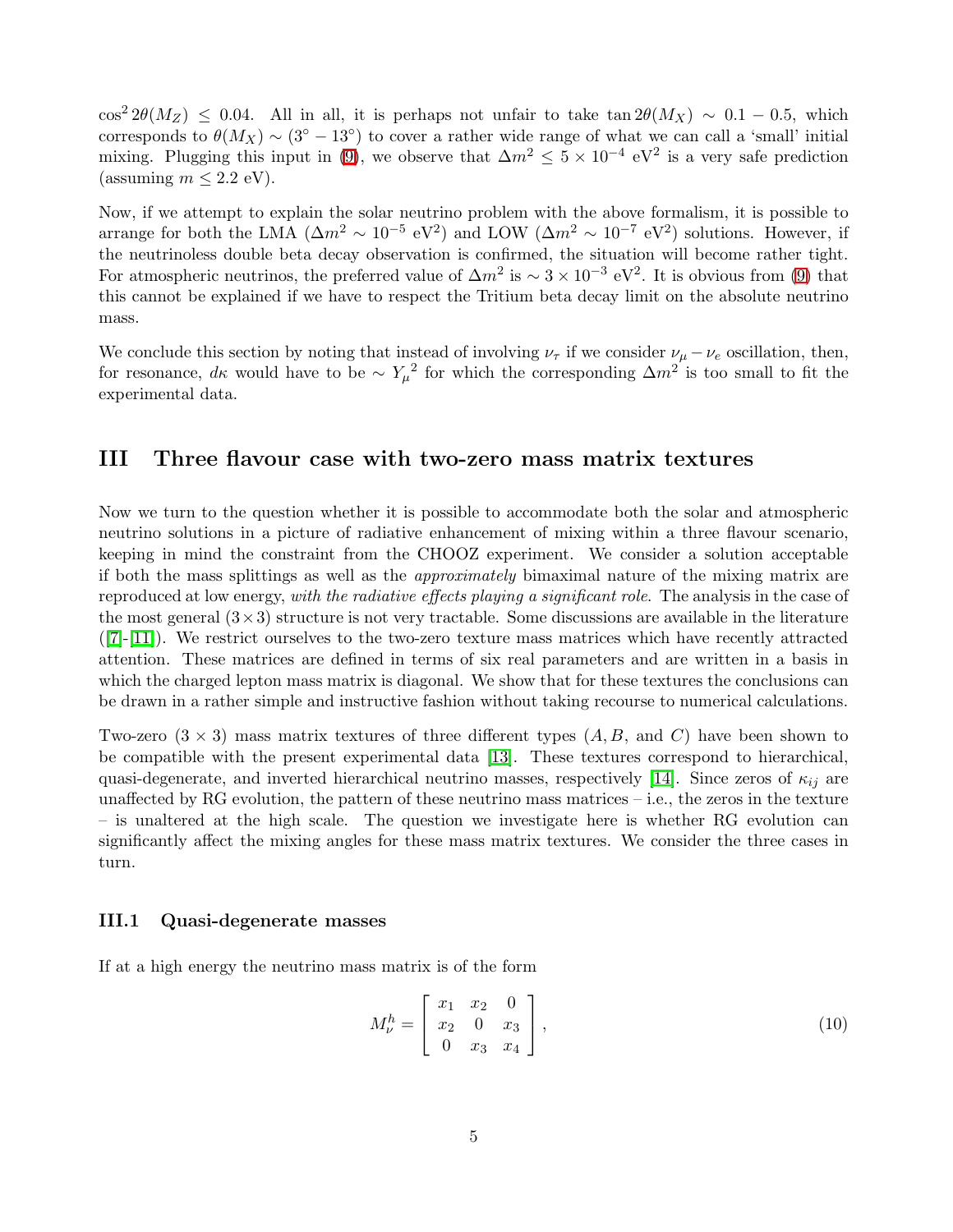then, in view of our discussions in the previous section, see [\(5\)](#page-3-1), at the low scale it becomes

$$
M_{\nu}^{l} = a \left[ \begin{array}{ccc} x_{1} & x_{2} & 0 \\ x_{2} & 0 & x_{3}(1+\frac{r}{2}) \\ 0 & x_{3}(1+\frac{r}{2}) & x_{4}(1+r) \end{array} \right].
$$

Notice that the overall scale factor  $a \sim \mathcal{O}(1)$  does not affect the mixing; only the mass eigenvalues are scaled by it. The above mass matrix belongs to the type  $B_1$  texture in the notation of [\[13\]](#page-14-6). It corresponds to neutrinos with nearly degenerate masses [\[13,](#page-14-6) [14\]](#page-14-7).

Our goal will be to extract the mass splittings and mixing angles which follow from this low energy neutrino mass matrix. The  $3 \times 3$  matrix  $M_{\nu}$  can be diagonalized according to

$$
V^T M_{\nu} V = \text{diag}(m_1, m_2, m_3),
$$

where V is the Maki-Nakagawa-Sakata [\[22\]](#page-15-5) unitary matrix which relates flavour  $(\alpha)$  and mass  $(i)$ eigenstates of neutrinos through  $\nu_{\alpha} = V_{\alpha i} \nu_i$  and  $m_1, m_2, m_3$  are the eigenvalues. It can be expressed as  $V = U_{23}U_{13}U_{12}$ , where  $U_{ij}$  are the standard rotation matrices.

The rotation angle  $\theta_{23}$  is given by

$$
\tan 2\theta_{23}^l = \frac{2x_3(1+\frac{r}{2})}{x_4(1+r)}.
$$

It is obvious that there is no scope of getting large  $\tan 2\theta_{23}$  at the low scale starting from a small one at the high scale through a resonance induced mechanism. So, for this texture, we have to keep  $\tan 2\theta_{23}$  large for the whole scale of running and the condition for this is<sup>3</sup>

<span id="page-6-1"></span>
$$
\frac{|x_3|}{|x_4|} \gg 1. \tag{11}
$$

Applying the rotation through  $U_{23}$ , we get

<span id="page-6-2"></span>
$$
M_{\nu 23}^l = a \begin{bmatrix} x_1 & x_2 c_{23}^l & x_2 s_{23}^l \\ x_2 c_{23}^l & \lambda_1 & 0 \\ x_2 s_{23}^l & 0 & \lambda_2 \end{bmatrix} . \tag{12}
$$

<span id="page-6-0"></span>where  $s_{ij}^l$  and  $c_{ij}^l$  are the sines and cosines of  $\theta_{ij}^l$ . Also,

$$
\lambda_1 = x_4 s_{23}^{l2} (1+r) - 2x_3 s_{23}^{l} c_{23}^{l} (1+\frac{r}{2}) \simeq -x_3 (1+\frac{r}{2}),\tag{13}
$$

and

$$
\lambda_2 = x_4 c_{23}^{l2} (1+r) + 2x_3 s_{23}^{l} c_{23}^{l} (1+\frac{r}{2}) \simeq x_3 (1+\frac{r}{2}). \tag{14}
$$

where in the final step we have set  $\theta_{23} = \pi/4$ .

For the next rotation  $U_{13}$ , we set

$$
\tan 2\theta_{13}^l = \frac{2x_2 s_{23}^l}{\lambda_2 - x_1} \simeq \frac{\sqrt{2}x_2}{x_3(1 + \frac{r}{2}) - x_1}.
$$

<sup>&</sup>lt;sup>3</sup>Here, and in the following, tan  $2\theta_{ij}$ ,  $(i, j = 1, 2, 3)$ , are allowed to be positive as well as negative (the so-called 'dark side').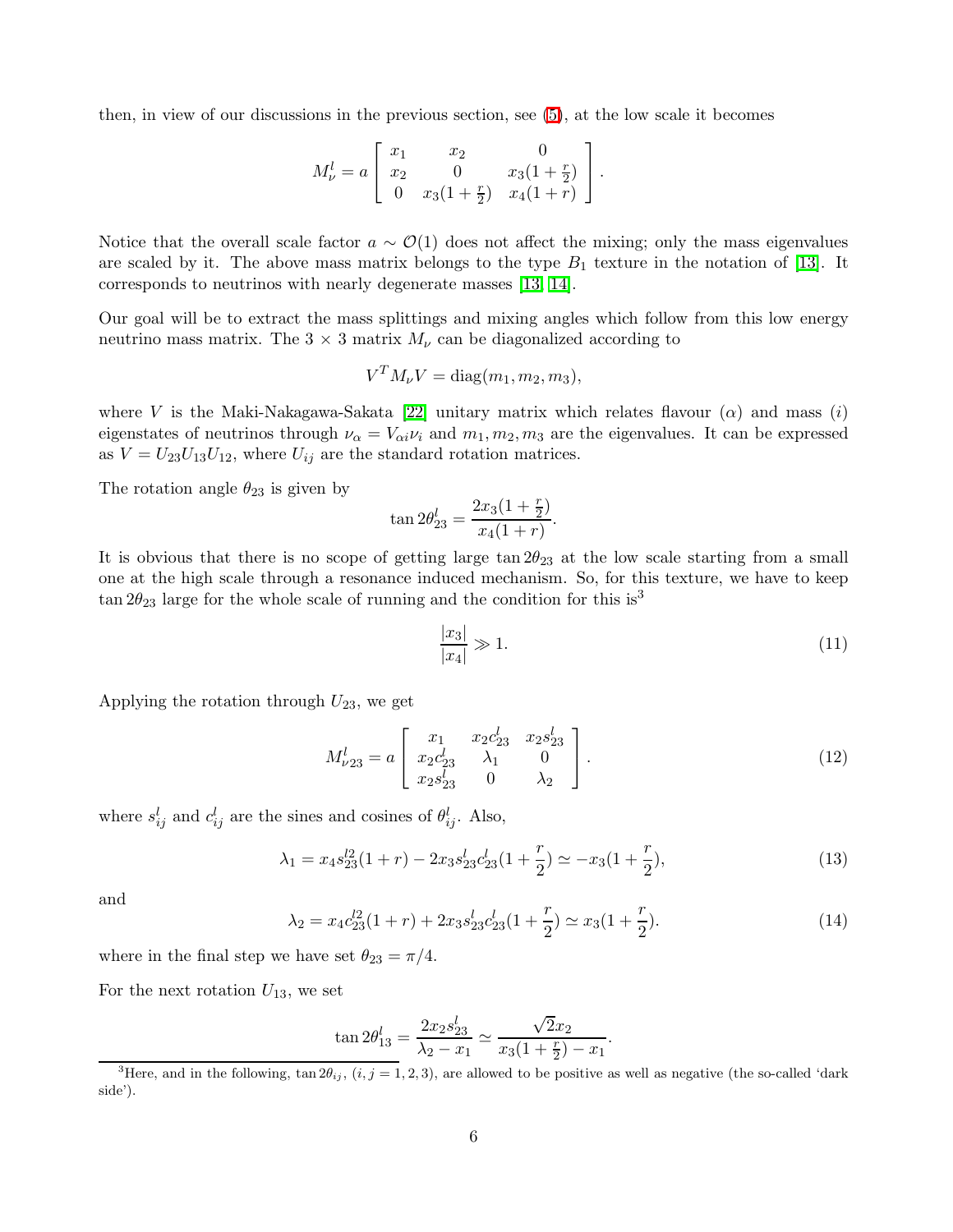The bound on  $(V^l)_{e3}$  from CHOOZ requires the angle  $\theta_{13}^l \to 0$ . A significant RG evolution of this angle will demand a large  $\tan 2\theta_{13}^h$ , which is possible if

<span id="page-7-0"></span>
$$
x_3 \simeq x_1. \tag{15}
$$

This, together with  $\tan 2\theta_{13}^l \to 0$ , and the smallness of  $r (\sim 10^{-4})$ , fixes the following relation between mass matrix elements

<span id="page-7-1"></span>
$$
|x_2|, |x_4| \ll |x_3| \sim |x_1|.
$$
 (16)

Now, after the second rotation<sup>4</sup>

$$
M^l_{\nu 23,13} \simeq a \left[ \begin{array}{ccc} x_1 & x_2/\sqrt{2} & 0 \\ x_2/\sqrt{2} & \lambda_1 & 0 \\ 0 & 0 & \lambda_2 \end{array} \right].
$$

The next step is to diagonalize the (12)-block through the  $\theta_{12}$  rotation:

$$
\tan 2\theta_{12}^l = \frac{\sqrt{2}x_2}{\lambda_1 - x_1}.
$$

It is obvious from [\(13\)](#page-6-0), [\(15\)](#page-7-0), and [\(16\)](#page-7-1) that tan  $2\theta_{12}^l$  is small; a direct contradiction of the empirical requirement.

Now we can check the only remaining possibility, i.e., keeping tan  $2\theta_{13}$  small while, as before, tan  $2\theta_{23}$ remaining large throughout the energy range, whether there can be a prominent RG evolution of  $\theta_{12}$ . In this case, we get the relation

$$
|x_3 - x_1| \gg \sqrt{2}|x_2|.
$$

<span id="page-7-2"></span>It is seen that

<span id="page-7-3"></span>
$$
\tan 2\theta_{12}^h \simeq \frac{\sqrt{2}x_2}{-x_3 - x_1}, \quad \tan 2\theta_{12}^l \simeq \frac{\sqrt{2}x_2}{-x_3(1 + \frac{r}{2}) - x_1}.\tag{17}
$$

A resonant enhancement of tan  $2\theta_{12}$  requires  $rx_3 \simeq -2(x_3 + x_1)$ . Thus,

$$
x_3 \sim -x_1 \tag{18}
$$

and, further, for significant running of  $\theta_{12}$ , from [\(17\)](#page-7-2)

<span id="page-7-4"></span>
$$
rx_3 \gg 2\sqrt{2}|x_2|.\tag{19}
$$

It now remains to verify whether it is possible to satisfy [\(11\)](#page-6-1), [\(18\)](#page-7-3) and [\(19\)](#page-7-4) and at the same time reproduce the correct mass splittings at low energies for atmospheric and solar neutrino oscillations. For this texture, the mass eigenstates are quasi-degenerate<sup>5</sup> and it can be shown that:

<span id="page-7-5"></span>
$$
\Delta m_{atm}^2 \sim 2a^2 x_1 x_4, \quad \Delta m_{sol}^2 \sim 2\sqrt{2a^2 x_1 x_2}.\tag{20}
$$

Experiment demands that  $\Delta m_{atm}^2/\Delta m_{sol}^2 \sim 100$  for the LMA solution to the solar neutrino problem while it is  $\sim 10^4$  for the LOW solution. From [\(20\)](#page-7-5) it is clear that there is no obstruction in achieving

<sup>&</sup>lt;sup>4</sup>The smallness of  $\theta_{13}$  is a consequence of the (13)- and (31)-elements of [\(12\)](#page-6-2) being negligible compared to the (11)and (33)-elements. The second rotation therefore amounts to simply dropping the former elements. This approximation is also used in the following subsections.

 $5m_1 \simeq m_2 \simeq -m_3$ ; the negative mass eigenvalue representing opposite CP-phase.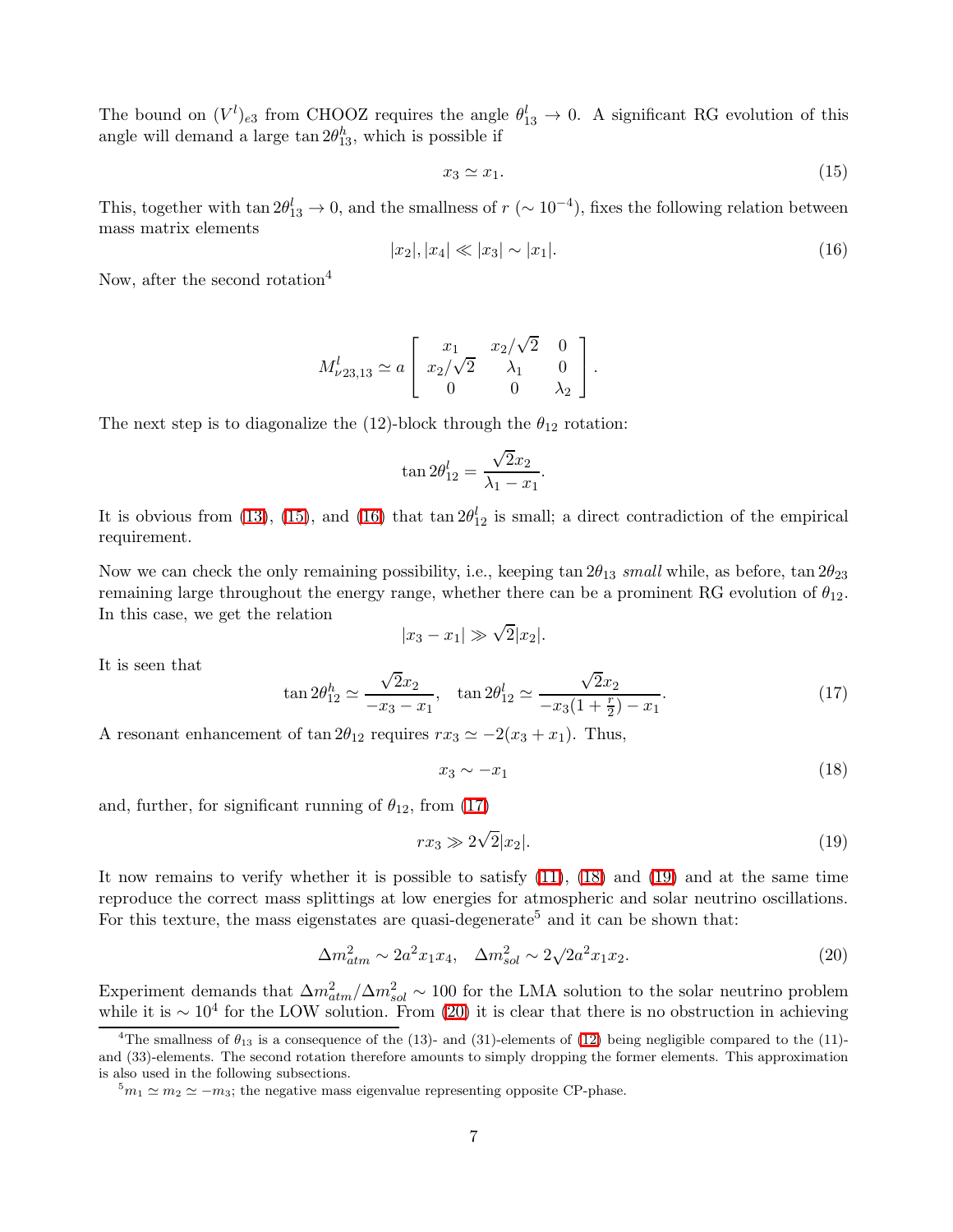|                 |                    | Scale $\vert \tan \theta_{23} \vert \sin 2\theta_{13} \vert \sin 2\theta_{12} \vert$ |       | $(eV^2)$<br>$\Delta m^2_{atm}$ | $(eV^2)$<br>$\Delta m_{sol}^2$ ( |
|-----------------|--------------------|--------------------------------------------------------------------------------------|-------|--------------------------------|----------------------------------|
|                 | $High \mid 0.9995$ | $0.0\,$                                                                              | 0.132 | $6.5 \times 10^{-3}$           | $3.5 \times 10^{-4}$             |
| $_{\text{LOW}}$ | 0.9995             |                                                                                      | 0.907 | $3.2\times10^{-3}$             | $2.5 \times 10^{-5}$             |

Table 1: The mixing angles and mass splittings from the chosen values of  $x_i$  (see text).

the desired ratio by suitably choosing  $x_2, x_3$ , and  $x_4$ . Since the relationships amongst the  $x_i$  are linear, they can all be scaled to achieve the right absolute magnitudes of the mass splittings.

We have numerically checked that this is true. For example, with the inputs  $x_1 = -1.799196, x_2 =$  $9.0 \times 10^{-6}$ ,  $x_3 = 1.8$  and  $x_4 = 1.8 \times 10^{-3}$  (all in eV), we observe a running of the solar mixing angle and the mass splittings as given in Table  $1^6$ .

The fine-tuning between  $x_1$  and  $x_3$  above is an essential ingredient of the radiative enhancement of the  $\theta_{12}$  mixing angle. This is reminiscent of the fine-tuning in the two-flavour case discussed in the previous section. Note that  $\tan \theta_{23}$  is large but not maximal, a consequence of the non-zero value of  $x_4$  – a feature noted in [\[14\]](#page-14-7). The quasi-degenerate neutrino spectrum with one neutrino with an opposite CP-phase from the other two is necessary for an RG evolution of  $\theta_{12}$ . This is consistent with the observations in [\[24\]](#page-15-6).

There are three other two-zero texture mass matrices  $(B_i, i = 2,3,4)$ , in the notation of [\[13\]](#page-14-6)) for which RG running of mixing angles can be significant as in the example discussed above. The  $B_3$ texture differs from Eq. [\(10\)](#page-5-0) in that the (13)- and (31)-elements are non-zero while the (12)- and (21) elements vanish. Obviously, this does not affect the  $\theta_{23}$  prediction, which is again maximal. After the  $\theta_{23}$  rotation through  $(\pi/4)$  the second and third rows (and columns) become the same in the  $B_1$ and the  $B_3$  textures and the remaining discussions are identical. Finally, the  $B_2$  ( $B_4$ ) texture can be obtained from the  $B_3$  ( $B_1$ ) texture by placing the zero diagonal entry in the (33) position rather than in the (22) position. This only affects the first step of the argument in that  $\tan 2\theta_{23}$  now changes sign. Obviously this does not affect the conclusions in any way. Thus the four two-zero textures  $B_i$ ,  $(i = 1, \ldots, 4)$ , which correspond to a quasi-degenerate neutrino mass spectrum, can all have prominent RG running of the solar mixing angle.

#### III.2 Hierarchical masses

Here we consider

$$
M_{\nu}^{h} = \begin{bmatrix} 0 & 0 & x_1 \\ 0 & x_2 & x_3 \\ x_1 & x_3 & x_4 \end{bmatrix},
$$
 (21)

then at the low scale it becomes

<span id="page-8-0"></span>
$$
M_{\nu}^{l} = a \begin{bmatrix} 0 & 0 & x_{1}(1 + \frac{r}{2}) \\ 0 & x_{2} & x_{3}(1 + \frac{r}{2}) \\ x_{1}(1 + \frac{r}{2}) & x_{3}(1 + \frac{r}{2}) & x_{4}(1 + r) \end{bmatrix}.
$$

<sup>&</sup>lt;sup>6</sup>Variations of  $x_i$  around the quoted values are tightly constrained by the experimental data. Interestingly, the effective Majorana mass parameter relevant for neutrinoless double beta decay is predicted in the 1 eV range. We have also checked that both the Tritium beta decay bound (mentioned earlier) and the cosmological bound from the recent 2dF Galaxy Redshift Survey, namely  $\sum_i m_i \leq 2.2$  eV [\[23\]](#page-15-7), are satisfied.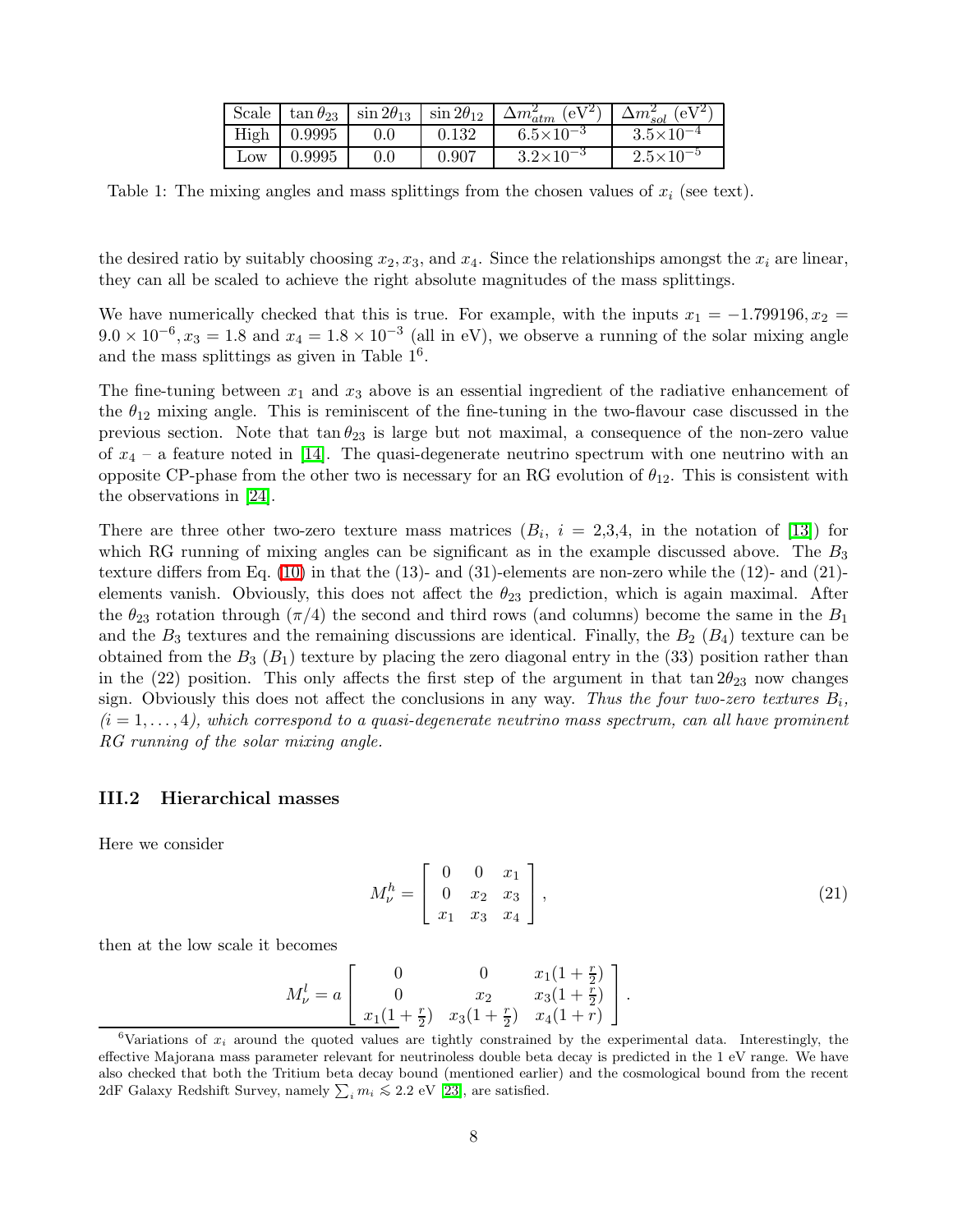This is the type  $A_1$  texture of [\[13\]](#page-14-6).

After the rotation through  $U_{23}$ ,

<span id="page-9-5"></span>
$$
M_{\nu 23}^l = a \left[ \begin{array}{ccc} 0 & -x_1 s_{23}^l (1+\frac{r}{2}) & x_1 c_{23}^l (1+\frac{r}{2}) \\ -x_1 s_{23}^l (1+\frac{r}{2}) & \lambda_1 & 0 \\ x_1 c_{23}^l (1+\frac{r}{2}) & 0 & \lambda_2 \end{array} \right],
$$

where

<span id="page-9-0"></span>
$$
\tan 2\theta_{23}^l = \frac{2x_3(1+\frac{r}{2})}{x_4(1+r)-x_2}.\tag{22}
$$

To get maximal mixing in the atmospheric sector through RG running, one must therefore have

$$
x_4(1+r) = x_2. \t\t(23)
$$

<span id="page-9-2"></span><span id="page-9-1"></span>Further,

$$
\lambda_1 = x_2 c_{23}^{l2} + x_4 s_{23}^{l2} (1+r) - 2x_3 s_{23}^{l} c_{23}^{l} (1+\frac{r}{2}) \sim x_2 - x_3 (1+\frac{r}{2}), \tag{24}
$$

$$
\lambda_2 = x_2 s_{23}^{l2} + x_4 c_{23}^{l2} (1+r) + 2x_3 s_{23}^{l} c_{23}^{l} (1+\frac{r}{2}) \sim x_2 + x_3 (1+\frac{r}{2}), \tag{25}
$$

.

where [\(23\)](#page-9-0) has been used in the second step.

The next rotation is through  $U_{13}$  and is given by

$$
\tan 2\theta_{13}^l = \frac{2x_1c_{23}^l(1+\frac{r}{2})}{\lambda_2}
$$

Experiments indicate  $\tan 2\theta_{13}^l \to 0$ . Therefore, we must have  $|l_2| \gg |\sqrt{2}x_1(1+r/2)|$  which, in view of  $(25)$ , implies

$$
|x_2 + x_3(1 + \frac{r}{2})| \gg \sqrt{2}|x_1(1 + \frac{r}{2})|.
$$
 (26)

After this second rotation, the mass matrix  $M_{\nu 23,13}^l$  looks like

<span id="page-9-3"></span>
$$
M^l_{\nu 23,13} = a \left[ \begin{array}{ccc} 0 & -x_1 s_{23}^l (1 + \frac{r}{2}) & 0 \\ -x_1 s_{23}^l (1 + \frac{r}{2}) & \lambda_1 & 0 \\ 0 & 0 & \lambda_2 \end{array} \right].
$$

For the remaining (12)-rotation, using [\(24\)](#page-9-2), we have

$$
\tan 2\theta_{12}^l = \frac{-2x_1s_{23}^l(1+\frac{r}{2})}{x_2 - x_3(1+\frac{r}{2})},
$$

and the condition to get large  $\tan 2\theta_{12}^l$  is  $(\text{using } \sin \theta_{23}^l \sim 1/\sqrt{2})$ 

<span id="page-9-4"></span>
$$
|x_2 - x_3(1 + \frac{r}{2})| \ll \sqrt{2}|x_1(1 + \frac{r}{2})|.
$$
 (27)

Thus all the angles in the low energy scale will be compatible with the data so long as the requirements in Eqs. [\(23\)](#page-9-0), [\(26\)](#page-9-3), [\(27\)](#page-9-4) are met. Our aim now is to check whether these angles can be generated from significantly different ones at the high scale. Several alternatives are possible.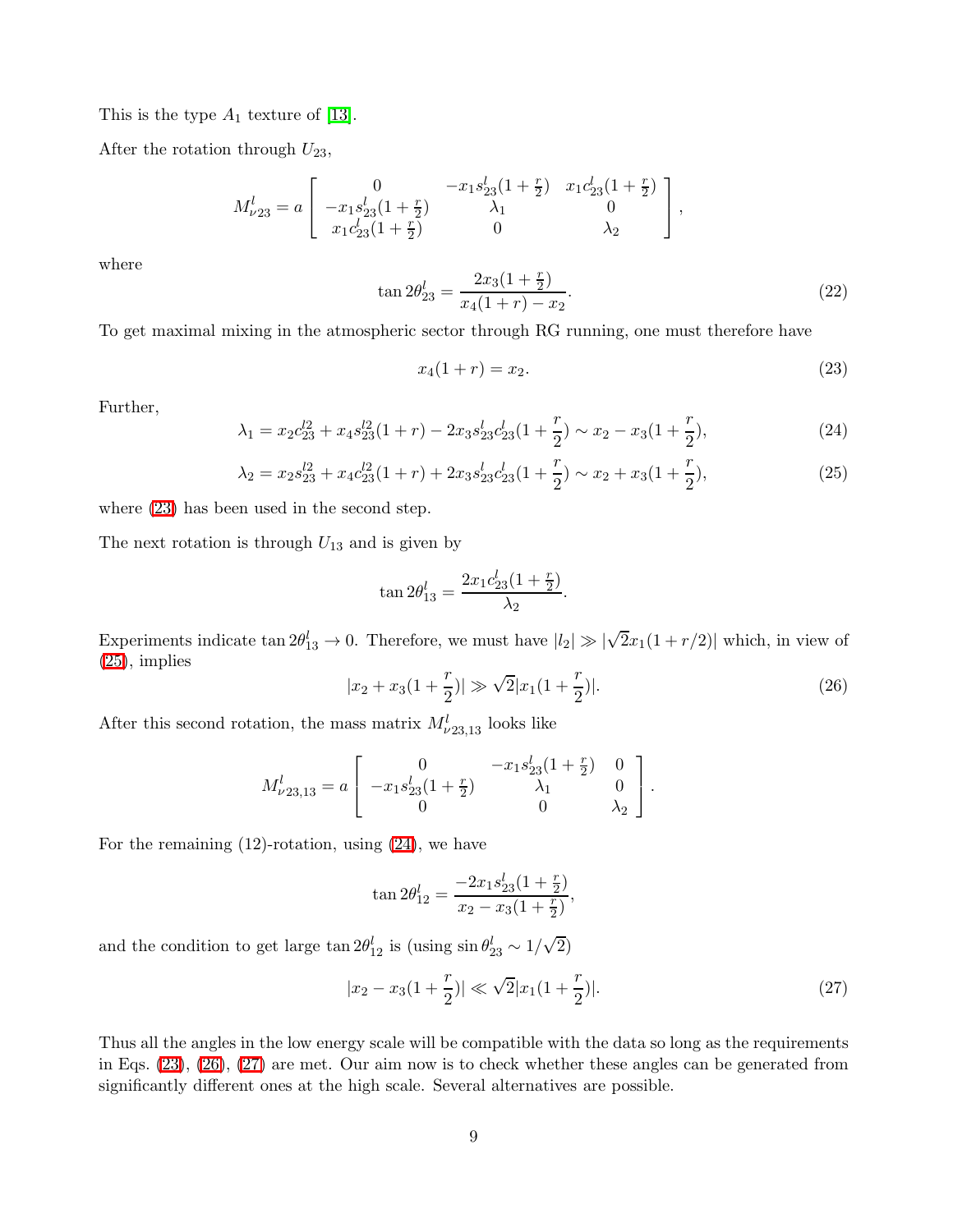First, assume that  $\theta_{23}$  is small at the high scale. From [\(22\)](#page-9-5), this implies

$$
2|x_3| \ll |x_4 - x_2| = r|x_4|,
$$

where we have used [\(23\)](#page-9-0) in the last step. Since the magnitude of  $r \sim 10^{-4}$ , Eq. (23) implies that  $x_2 \simeq x_4$  and consequently  $|x_2| \gg |x_3|$ . Thus,  $|x_2 \pm x_3| \simeq |x_2|$  and hence conditions [\(26\)](#page-9-3) and [\(27\)](#page-9-4) cannot be satisfied simultaneously. This establishes that a radiative enhancement of  $\theta_{23}$  is not possible with large  $\theta_{12}^l$  and small  $\theta_{13}^l$  for this mass matrix texture.

For the remainder of this subsection we restrict ourselves to the situation where the angle  $\theta_{23}$  does not evolve much, i.e.,  $\theta_{23}^h \sim \theta_{23}^l = \pi/4$ . This requires that

<span id="page-10-1"></span><span id="page-10-0"></span>
$$
|x_3| \gg |x_4 - x_2| = r|x_4|.\tag{28}
$$

An evolution of tan  $2\theta_{13}$  from a large value at the high scale will occur if, in addition to condition [\(26\)](#page-9-3), one also has

$$
|x_2 + x_3| \ll \sqrt{2}|x_1|.
$$
 (29)

Together, they require  $|rx_3| \gg |x_1|$ , which in view of the smallness of r implies  $|x_3| \gg |x_1|$ . From [\(29\)](#page-10-0), then  $x_2 \simeq -x_3$  and hence [\(27\)](#page-9-4) cannot be satisfied. Thus a significant running of  $\theta_{13}$  is also excluded.

Finally, there is one remaining avenue for important RG evolution. This is the case where  $\tan 2\theta_{23}$ remains large over the entire range while tan  $2\theta_{13}$  is small, but tan  $2\theta_{12}$  starts off small at the high scale and evolves to a near maximal value at low scale. We now show that even this is inadmissible. For the running of  $\tan 2\theta_{12}$  one must satisfy [\(27\)](#page-9-4) as well as

<span id="page-10-2"></span>
$$
|x_2 - x_3| \gg \sqrt{2}|x_1|.
$$
 (30)

These conditions can be simultaneously met if  $|rx_3| \gg |x_1|$ . Therefore,  $|x_3| \gg |x_1|$ , which together with  $(27)$ ,  $(28)$  and  $(30)$  requires

$$
|x_4| \simeq |x_2| \simeq |x_3| \gg |x_1|/r.
$$

Here it is useful to note that this texture corresponds to a hierarchical mass spectrum with eigenvalues  $\sim m, -m, M$  with  $M \gg m$  [\[14\]](#page-14-7). Therefore,  $M \sim \sqrt{\Delta m_{atm}^2} \sim 5 \times 10^{-2}$  eV. From the trace and the determinant of the mass matrix [\(21\)](#page-8-0) one finds

$$
M = a(x_2 + x_4) \simeq 2ax_2
$$
 and  $Mm^2 = a^3x_2x_1^2$ .

Thus,  $m \sim x_1 \ll rx_2 \sim 10^{-6}$  eV, which is way too small to accommodate a possible solar mass square splitting at the level of  $10^{-5}$  eV<sup>2</sup> (LMA) or  $10^{-7}$  eV<sup>2</sup> (LOW).

A variant of this mass matrix texture – type  $A_2$  – has the zero off-diagonal entry in the (13) position. It is readily seen that this does not affect the discussion concerning  $\theta_{23}$  above. Since this angle is maximal, after this rotation the  $A_2$  texture and  $A_1$  texture, considered above, give rise to identical structures and the rest of the discussion goes through without change. Thus, we draw the conclusion that the hierarchical mass structures do not admit a radiative enhancement of the mixing angles.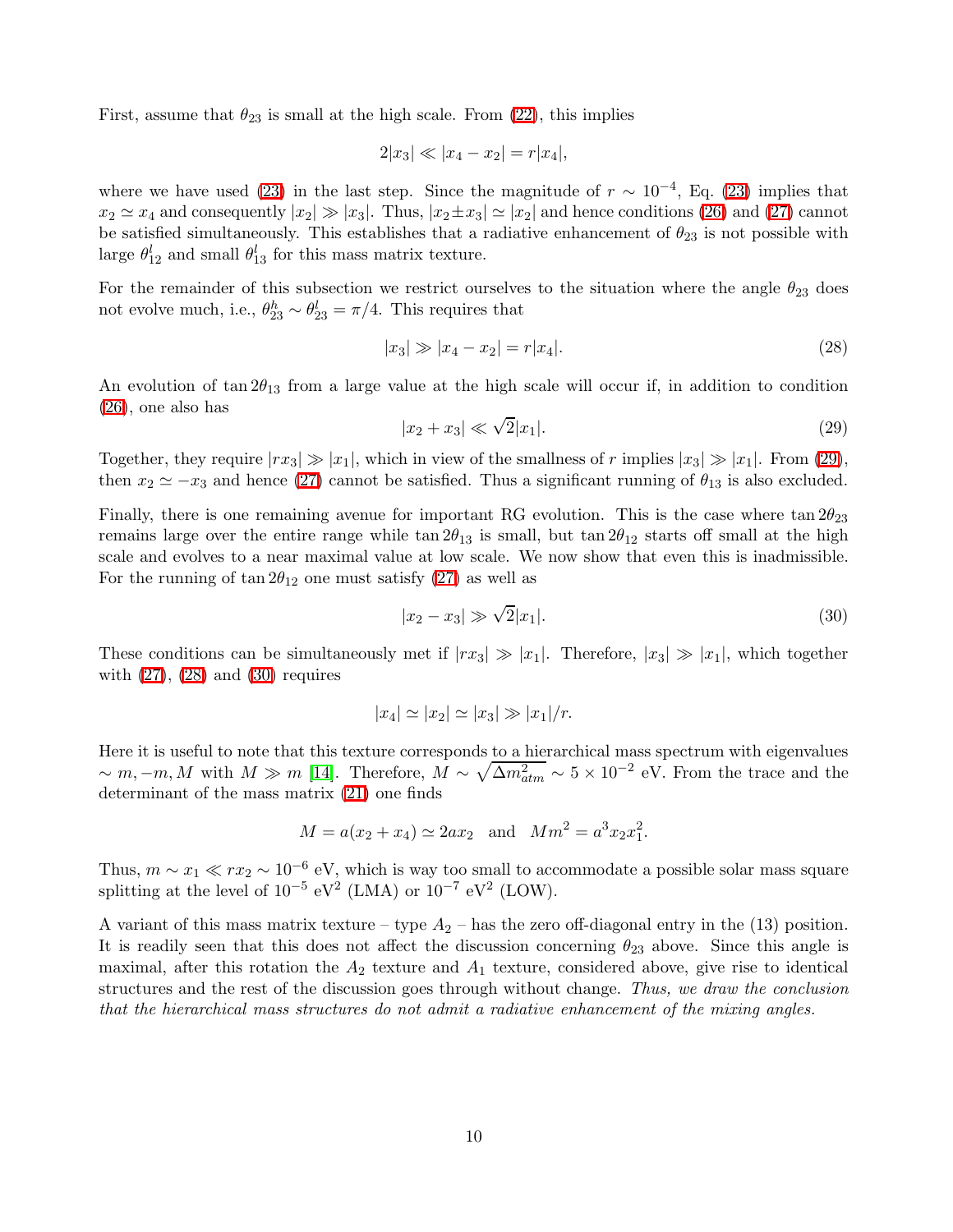### III.3 Inverted mass hierarchy

Finally, we consider the neutrino mass matrix texture

$$
M_{\nu}^{h} = \left[ \begin{array}{ccc} x_1 & x_2 & x_3 \\ x_2 & 0 & x_4 \\ x_3 & x_4 & 0 \end{array} \right],
$$

and therefore

$$
M_{\nu}^{l} = a \begin{bmatrix} x_1 & x_2 & x_3(1 + \frac{r}{2}) \\ x_2 & 0 & x_4(1 + \frac{r}{2}) \\ x_3(1 + \frac{r}{2}) & x_4(1 + \frac{r}{2}) & 0 \end{bmatrix}.
$$

This texture (type  $C$ ) results in a neutrino mass spectrum with an inverted hierarchy [\[13,](#page-14-6) [14\]](#page-14-7).

We see that this structure with  $(M_{\nu})_{22} = (M_{\nu})_{33} = 0$  ensures maximal mixing in the (23)-sector at all energies. Therefore,

$$
M_{\nu 23}^l = a \left[ \begin{array}{cc} x_1 & (x_2 - x_3(1 + \frac{r}{2}))/\sqrt{2} & (x_2 + x_3(1 + \frac{r}{2}))/\sqrt{2} \\ (x_2 - x_3(1 + \frac{r}{2}))/\sqrt{2} & \lambda_1 & 0 \\ (x_2 + x_3(1 + \frac{r}{2}))/\sqrt{2} & 0 & \lambda_2 \end{array} \right],
$$

where

$$
\lambda_1 = -x_4(1 + \frac{r}{2})
$$
 and  $\lambda_2 = x_4(1 + \frac{r}{2}).$ 

Now we have,

$$
\tan 2\theta_{13}^l = \frac{\sqrt{2}[x_2 + x_3(1 + \frac{r}{2})]}{x_4(1 + \frac{r}{2}) - x_1}.
$$
\n(31)

In order to have a small  $\theta_{13}^l$  as required by the CHOOZ constraint, one must ensure

$$
|\sqrt{2}[x_3(1+\frac{r}{2})+x_2]| \ll |x_4(1+\frac{r}{2})-x_1|.
$$
 (32)

<span id="page-11-2"></span>After the (13)-rotation, we then have

<span id="page-11-0"></span>
$$
M_{\nu 23,13}^l = a \left[ \begin{array}{cc} x_1 & (x_2 - x_3(1 + \frac{r}{2}))/\sqrt{2} & 0 \\ (x_2 - x_3(1 + \frac{r}{2}))/\sqrt{2} & \lambda_1 & 0 \\ 0 & 0 & \lambda_2 \end{array} \right].
$$
 (33)

Then diagonalizing the (12)-sector, we obtain

$$
\tan 2\theta_{12}^l \simeq \frac{\sqrt{2}[x_2 - x_3(1 + \frac{r}{2})]}{\lambda_1 - x_1}.
$$
\n(34)

Now, we require a near maximal mixing in the solar sector, which implies

<span id="page-11-1"></span>
$$
|\sqrt{2}[x_3(1+\frac{r}{2})-x_2]| \gg |x_4(1+\frac{r}{2})+x_1|.
$$
 (35)

We should note that a simultaneous fulfillment of  $(32)$  and  $(35)$ , as dictated by experimental data, requires that either one or both of (a)  $x_1 \simeq -x_4$  and (b)  $x_2 \simeq -x_3$  have to be necessarily satisfied.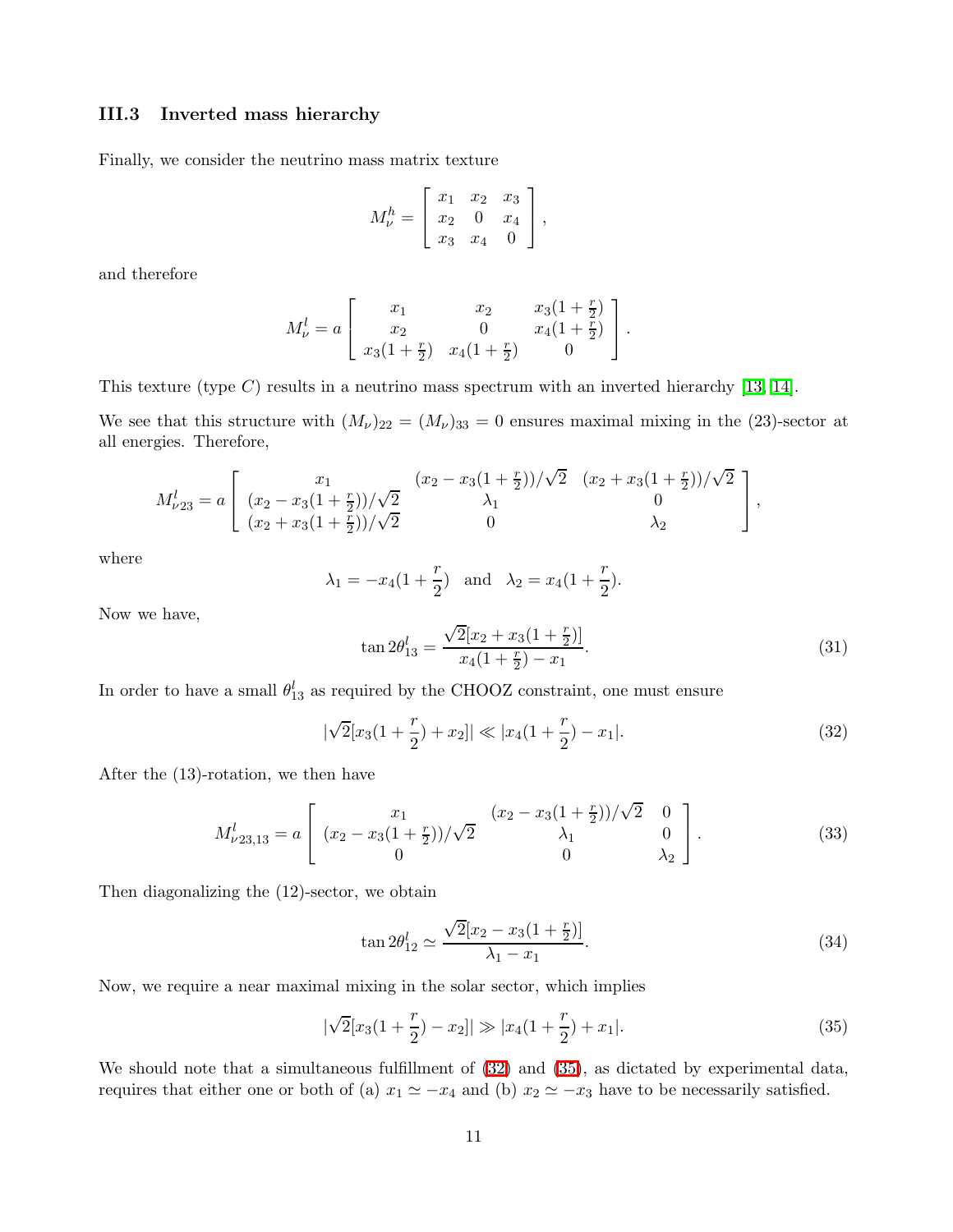Using [\(32\)](#page-11-0) and [\(35\)](#page-11-1), we now calculate the solar and atmospheric mass splittings from [\(33\)](#page-11-2) as

$$
\Delta m_{sol}^2 \simeq \sqrt{2}a^2 \left[ [x_2 - x_3(1 + \frac{r}{2})][x_1 - x_4(1 + \frac{r}{2})] \right], \qquad \Delta m_{atm}^2 \simeq 0.5a^2 \left[ x_2 - x_3(1 + \frac{r}{2}) \right]^2. \tag{36}
$$

Now let us first study whether it is at all possible to accommodate the running of  $\theta_{13}$ . To evolve this mixing angle from a large value at a high scale to a small value at the low scale, one must ensure the following high scale condition

<span id="page-12-0"></span>
$$
\sqrt{2}|x_2 + x_3| \gg |x_4 - x_1|.
$$
\n(37)

But if we now ensure that (a)  $x_1 \simeq -x_4$  and (b)  $x_2 \simeq -x_3$ , the two near-equalities emerging from [\(32\)](#page-11-0) and [\(35\)](#page-11-1), are simultaneously satisfied, it automatically follows that an enforcement of [\(37\)](#page-12-0) runs into contradiction with experimental data. To demonstrate this, first notice that the solar and atmospheric mass splittings, in this case, take the simple form

$$
\Delta m_{sol}^2 \simeq 4\sqrt{2}a^2 x_3 x_4, \qquad \Delta m_{atm}^2 \simeq 2a^2 x_3^2. \tag{38}
$$

From this we can infer that  $|x_3| \sim 10^{-2}$  and  $|x_4| \sim 10^{-3}$ , as we have already found the parameter a to be order unity, to reproduce the experimental  $\Delta m_{sol}^2$  and  $\Delta m_{atm}^2$ . Incidentally, the values of  $x_i$  so obtained correspond to an inverted mass hierarchy. Now let us relate  $x_2$  and  $x_3$  as  $x_2 = -x_3(1 + \delta)$ , where  $\delta$ is some small parameter. Substituting this relation in [\(32\)](#page-11-0) and [\(37\)](#page-12-0), we observe that  $\delta \simeq r/2 \sim 10^{-4}$ for a successful running of  $\theta_{13}$ . From [\(37\)](#page-12-0) it then follows  $|x_4| \ll 10^{-6}$ , which is very different from the value  $|x_4| \sim 10^{-3}$  obtained above directly from the mass splittings. This leads to the conclusion that a significant RG evolution of  $\theta_{13}$  is not possible. Through a somewhat more lengthy chain of arguments, which we do not advance here, we can as well demonstrate that even if any one of (a)  $x_1 \simeq -x_4$  and (b)  $x_2 \simeq -x_3$  is satisfied,  $\theta_{13}$  running is not possible. Indeed, satisfying both (a) and (b), i.e., the case we presented above, helps to simplify the illustration.

Next we consider the possibility of significant RG evolution of the solar angle  $\theta_{12}$ , keeping  $\theta_{13}$  small throughout the scale. The condition for a small  $\theta_{12}$  at the high scale is

<span id="page-12-1"></span>
$$
\sqrt{2}|x_3 - x_2| \ll |x_4 + x_1|.
$$
\n(39)

Now the question is whether [\(39\)](#page-12-1) can be ensured without contradicting experimental data. First, one should observe that this case is very similar to the case of  $\theta_{13}$  running, and the two cases can be handled in similar fashion. Proceeding in the same way as we did for  $\theta_{13}$ , we can demonstrate that  $\theta_{12}$  running is not possible as well. In other words, the necessary compliance of any one or both of (a)  $x_1 \simeq -x_4$  and (b)  $x_2 \simeq -x_3$ , in conjunction with the experimental values of  $\Delta m_{sol}^2$  and  $\Delta m_{atm}^2$ , would lead to results which are inconsistent with  $(39)$ . Thus the inverted hierarchical neutrino mass matrix texture will also not support a significant RG running of the mixing angles.

## IV Non-standard models

In the previous sections we have based our discussion on the RG evolution of the neutrino masses within the framework of the standard model. Essentially all these results can be extended to the case of supersymmetry and models of extra dimensions. In both these scenarios,  $a$  and  $r$ , which capture the essence of the RG effect on neutrino masses, satisfy  $a \sim \mathcal{O}(1)$  and  $|r| \ll 1$ . The conclusions which we have drawn in the previous sections rest on these features alone. Though the precise numerical values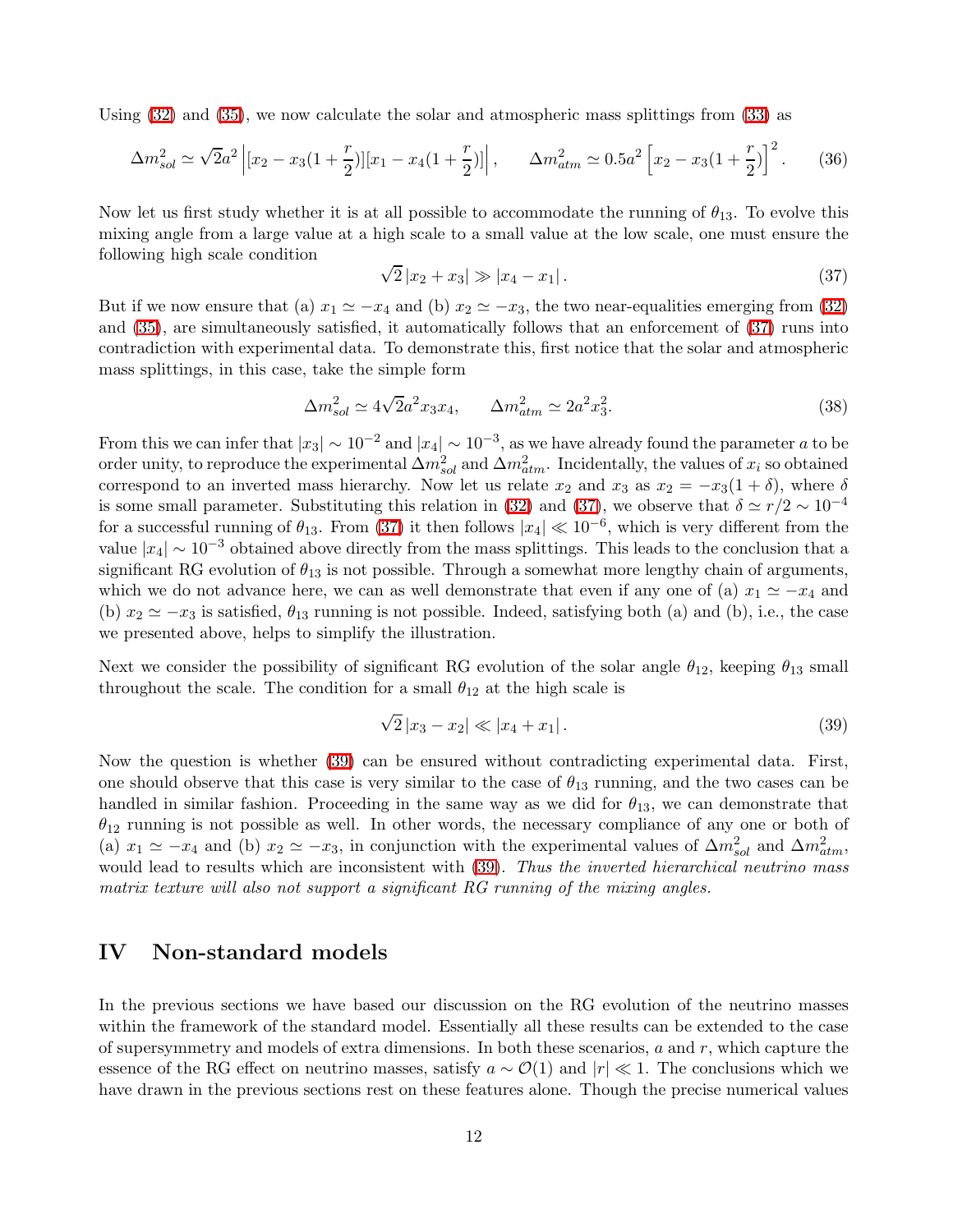of the mass matrix parameters will undergo appropriate modifications due to the changes in  $r$  and  $a$ , the basic conclusion that RG running of mixing angles can be prominent in the quasi-degenerate case but not in the hierarchical or inverted hierarchical alternatives will still continue to hold. For the sake of completeness, we summarize the main new ingredients of these two scenarios below.

#### IV.1 Supersymmetry

In the Minimal Supersymmetric Standard Model, the RG equation for  $\kappa$  is slightly different from Eq. [\(3\)](#page-3-0) [\[5,](#page-14-4) [6\]](#page-14-10). There are two Higgs doublets, the quartic scalar coupling  $\lambda$  is determined by the gauge coupling, and supersymmetric particles can appear in the internal lines of the one-loop Feynman diagrams contributing to the different beta-functions. We do not present the modified equation here. It is of similar form but the coefficients are different. Suffice it to say that

$$
r \simeq -(Y_{\tau}^2/8\pi^2) \ln(M_X/M_Z).
$$

Note that r is of opposite sign from the SM. It needs to be borne in mind that in supersymmetry  $Y_\tau$ depends on tan  $\beta$  and can be larger than in the standard model. In fact,  $|r|$  can become as large as  $\sim 10^{-2}$  in this case.

### IV.2 Extra Dimensions

The RG evolution of neutrino masses in models with compact extra dimensions has been examined in [\[25\]](#page-15-8). The main differences from the SM are that (a) the coupling constants evolve with energy scale as a power law rather than logarithmically, and (b) the higher scale, where the coupling constants unify, is not very large  $\sim \mathcal{O}(10 \text{ TeV})$ . If there are  $\delta$  extra dimensions and if the compactification radius is given by  $\mu_0^{-1}$  then due to the power law running above  $\mu_0 \sim 1 \text{ TeV}$ :

$$
r \simeq \left(\frac{3Y_{\tau}^2}{16\pi^2}\right) \frac{X_{\delta}}{\delta} \left[ \left(\frac{M_X}{\mu_0}\right)^{\delta} - 1 \right] \sim 10^{-4}, \text{ where } X_{\delta} = \frac{2\pi^{\delta/2}}{\delta \cdot \Gamma(\delta/2)}.
$$

 $r$  is of the same order as in the SM in spite of power law evolution. This is a consequence of the curtailed evolution range – from  $\mu_0 \sim 1$  TeV to  $M_X \sim 30$  TeV.

## V Conclusions

Two of the three neutrino mixing angles are large – a situation not encountered in the quark sector. Radiative enhancement of neutrino mixings could be a possible mechanism behind this. First, we have considered the generation of neutrino Majorana masses and mixings via a dimension-5 nonrenormalizable interaction. Then we have reviewed the radiative mechanism for the two flavour neutrino mass matrix before moving to three flavour cases. For the latter, we concentrate on two-zero mass matrix textures. Radiative corrections of different categories of such structures, namely quasi-degenerate and hierarchical (normal and inverted), have been considered. We observe that in order to maintain consistency with experimental data on masses and mixings, the atmospheric and the CHOOZ angle cannot have appreciable running. Only the solar angle can have a possibility to evolve from a low value at a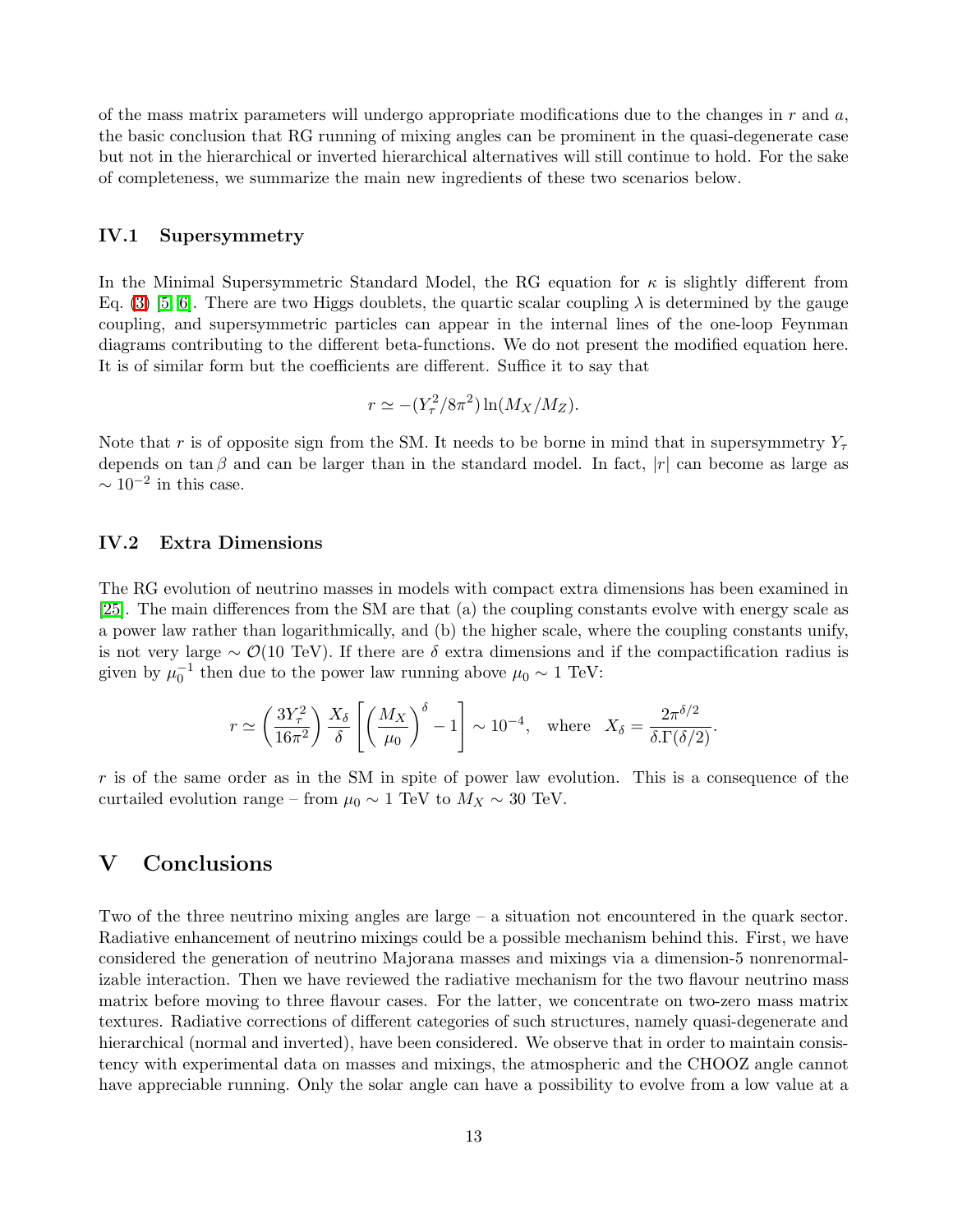high scale to a large value at a low scale, and that too only for the quasi-degenerate mass structures with one of the neutrinos having opposite CP parity from the other two. The overall conclusions do not change for supersymmetric and extra-dimensional scenarios.

## Acknowledgements

GB thanks LPT, Univ. de Paris XI, Orsay, for hospitality while a major part of the work was being done. AR has been supported in part by C.S.I.R., India while AS enjoys a fellowship from U.G.C., India. They (AR and AS) are grateful to the Abdus Salam International Centre for Theoretical Physics, Italy, where the work was initiated.

# <span id="page-14-0"></span>References

- [1] M.C. Gonzalez-Garcia, M. Maltoni, C. Peña-Garay, J.W. Valle, Phys. Rev. D 63 (2001) 033005; G.L. Fogli, G. Lettera, E. Lisi, A. Marrone, A. Palazzo, A. Rotunno, Phys. Rev. D 66 (2002) 093008; A. Bandyopadhyay, S. Choubey, S. Goswami, K. Kar, Phys. Rev. D 65 (2002) 073031.
- <span id="page-14-2"></span><span id="page-14-1"></span>[2] SNO Collaboration, Q.R. Ahmed et al., Phys. Rev. Lett. 89 (2002) 011301; ibid. 89 (2002) 011302; SuperKamiokande Collaboration, S. Fukuda et al., Phys. Rev. Lett. 86 (2001) 5656.
- [3] SuperKamiokande Collaboration, T. Toshito, [hep-ex/0105023](http://arxiv.org/abs/hep-ex/0105023) (to appear in the proceedings of 36th Rencontres de Moriond on Electroweak Interactions and Unified Theories, Les Arcs, France, 2001).
- <span id="page-14-4"></span><span id="page-14-3"></span>[4] CHOOZ collaboration, M. Appolonio et al., Phys. Lett. B 466 (1999) 415.
- <span id="page-14-10"></span>[5] K.S. Babu, C.N. Leung, J. Pantaleone, Phys. Lett. B 319 (1993) 191.
- <span id="page-14-11"></span>[6] P.H. Chankowski, Z. Pluciennik, Phys. Lett. B 316 (1993) 312.
- <span id="page-14-12"></span>[7] J.A. Casas, J.R. Espinosa, A. Ibarra, I. Navarro, Nucl. Phys. B 573 (2000) 652.
- [8] P.H. Chankowski, S. Pokorski, Int. J. Mod. Phys. A 17 (2002) 575; P.H. Chankowski, W. Krolikowski, S. Pokorski, Phys. Lett. B 473 (2000) 109.
- <span id="page-14-13"></span>[9] K.R.S. Balaji, R.N. Mohapatra, M.K. Parida, E.A. Paschos, Phys. Rev. D 63 (2001) 113002.
- <span id="page-14-15"></span><span id="page-14-14"></span>[10] K.R.S. Balaji, A. Dighe, R.N. Mohapatra, M.K. Parida, Phys. Lett. B 481 (2000) 33.
- <span id="page-14-5"></span>[11] S. Antusch, J. Kersten, M. Lindner, M. Ratz, Phys. Lett. B 544 (2002) 1.
- <span id="page-14-6"></span>[12] S. Antusch, M. Ratz, JHEP 0211 (2002) 010.
- <span id="page-14-7"></span>[13] P. H. Frampton, S. L. Glashow, D. Marfatia, Phys. Lett. B 536 (2002) 79.
- <span id="page-14-8"></span>[14] B.R. Desai, D.P. Roy, A.B. Vaucher, [hep-ph/0209035.](http://arxiv.org/abs/hep-ph/0209035)
- <span id="page-14-9"></span>[15] Z.Z. Xing, Phys. Lett. B 530 (2002) 159. See also, Z.Z. Xing, Phys. Lett. B 539 (2002) 85.
- [16] P. Ramond, R.G. Roberts, G.G. Ross, Nucl. Phys. B 406 (1993) 19.